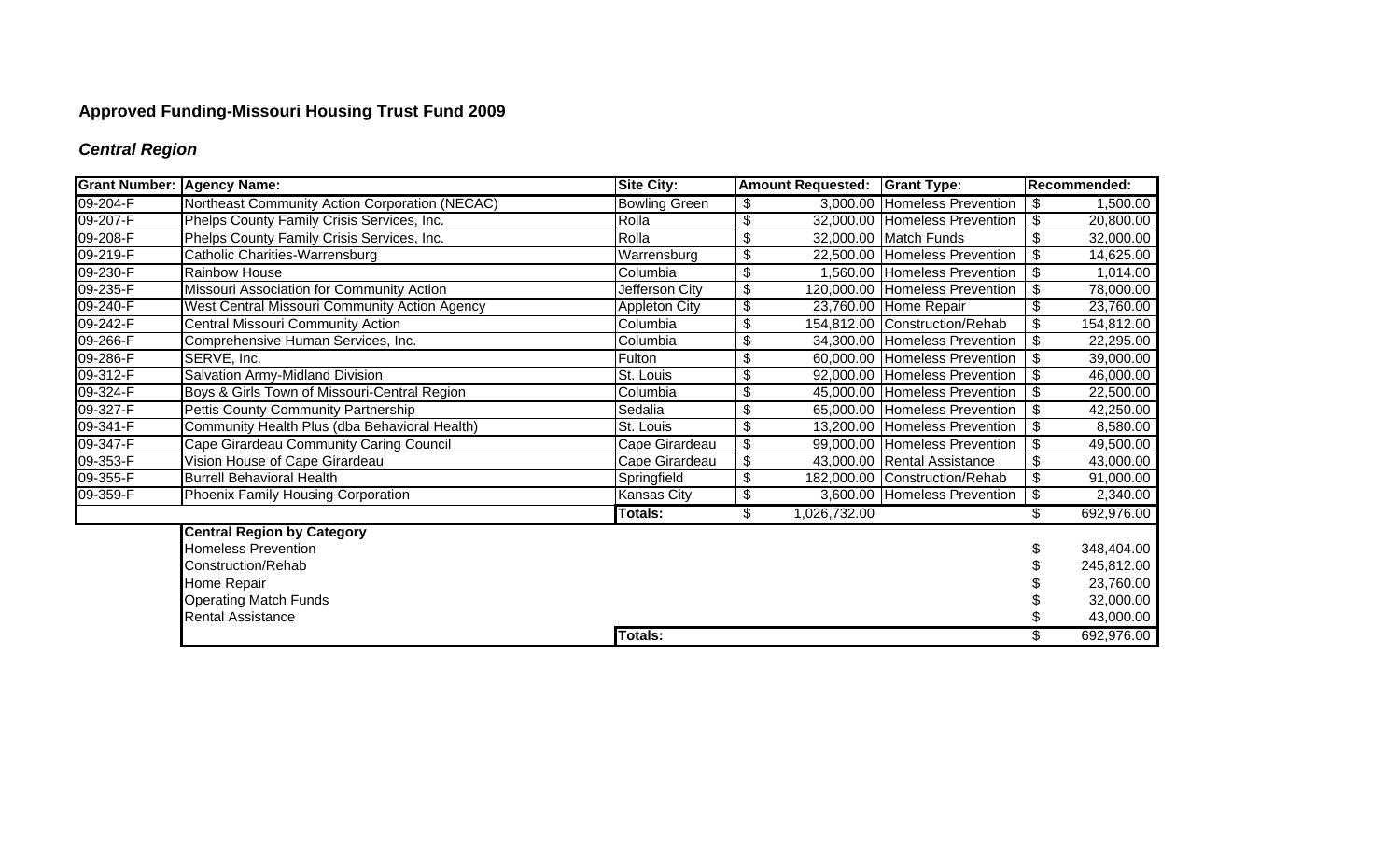## *Kansas City Metro*

| <b>Grant Number: Agency Name:</b> |                                             | <b>Site City:</b>        |                           | <b>Amount Requested: Grant Type:</b> |                                | Recommended:     |
|-----------------------------------|---------------------------------------------|--------------------------|---------------------------|--------------------------------------|--------------------------------|------------------|
| $09 - 212 - F$                    | <b>Bishop Sullivan Center</b>               | <b>Kansas City</b>       | \$                        |                                      | 70,000.00 Homeless Prevention  | \$<br>35,000.00  |
| 09-218-F                          | Catholic Charities-Kansas City              | <b>Kansas City</b>       | \$                        |                                      | 100,000.00 Homeless Prevention | \$<br>50,000.00  |
| 09-219-F                          | Catholic Charities-Warrensburg              | Warrensburg              | \$                        |                                      | 2,500.00 Homeless Prevention   | \$<br>1,250.00   |
| 09-235-F                          | Missouri Association for Community Action   | Jefferson City           | \$                        |                                      | 210,000.00 Homeless Prevention | \$<br>136,500.00 |
| 09-258-F                          | Good Samaritan Center of Excelsior Springs  | <b>Excelsior Springs</b> | \$                        |                                      | 45,000.00 Homeless Prevention  | \$<br>22,500.00  |
| 09-269-F                          | Metropolitan Lutheran Ministry              | <b>Kansas City</b>       | \$                        |                                      | 100,000.00 Homeless Prevention | \$<br>100,000.00 |
| 09-301-F                          | Hillcrest Ministries Affiliate #1           | Independence             | $\overline{\mathfrak{s}}$ |                                      | 187,500.00 Construction/Rehab  | \$<br>187,500.00 |
| 09-305-F                          | Rose Brooks Center, Inc.                    | <b>Kansas City</b>       | $\overline{\mathbf{e}}$   |                                      | 40,000.00 Homeless Prevention  | \$<br>20,000.00  |
| 09-306-F                          | Rose Brooks Center, Inc.                    | <b>Kansas City</b>       | $\overline{\mathbf{e}}$   |                                      | 40,000.00 Match Funds          | 26,000.00        |
| 09-326-F                          | Synergy Services, Inc.                      | Parkville                | $\overline{\mathcal{G}}$  |                                      | 98,000.00 Construction/Rehab   | \$<br>49,000.00  |
| 09-359-F                          | Phoenix Family Housing Corporation          | <b>Kansas City</b>       | $\overline{\mathfrak{s}}$ |                                      | 39,150.00 Homeless Prevention  | \$<br>19,575.00  |
| 09-361-F                          | Salvation Army-Kansas City                  | <b>Kansas City</b>       | $\overline{\mathfrak{s}}$ |                                      | 150,000.00 Homeless Prevention | \$<br>75,000.00  |
| 09-372-F                          | Catholic Charities of Kansas City           | <b>Kansas City</b>       | \$                        |                                      | 29,740.00 Match Funds          | \$<br>14,870.00  |
| 09-375-F                          | reStart, Inc.                               | <b>Kansas City</b>       | \$                        |                                      | 87,360.00 Rental Assistance    | 56,784.00        |
| 09-376-F                          | reStart, Inc.                               | <b>Kansas City</b>       | \$                        |                                      | 40,000.00 Match Funds          | \$<br>40,000.00  |
|                                   |                                             | <b>Totals:</b>           | \$                        | 1,239,250.00                         |                                | 833,979.00       |
|                                   | <b>Kansas City Metro Region by Category</b> |                          |                           |                                      |                                |                  |
|                                   | <b>Homeless Prevention</b>                  |                          |                           |                                      |                                | 459,825.00       |
|                                   | Construction/Rehab                          |                          |                           |                                      |                                | 236,500.00       |
|                                   | Home Repair                                 |                          |                           |                                      |                                |                  |
|                                   | <b>Operating Match Funds</b>                |                          |                           |                                      |                                | 80,870.00        |
|                                   | <b>Rental Assistance</b>                    |                          |                           |                                      |                                | 56,784.00        |
|                                   |                                             | <b>Totals:</b>           |                           |                                      |                                | 833,979.00       |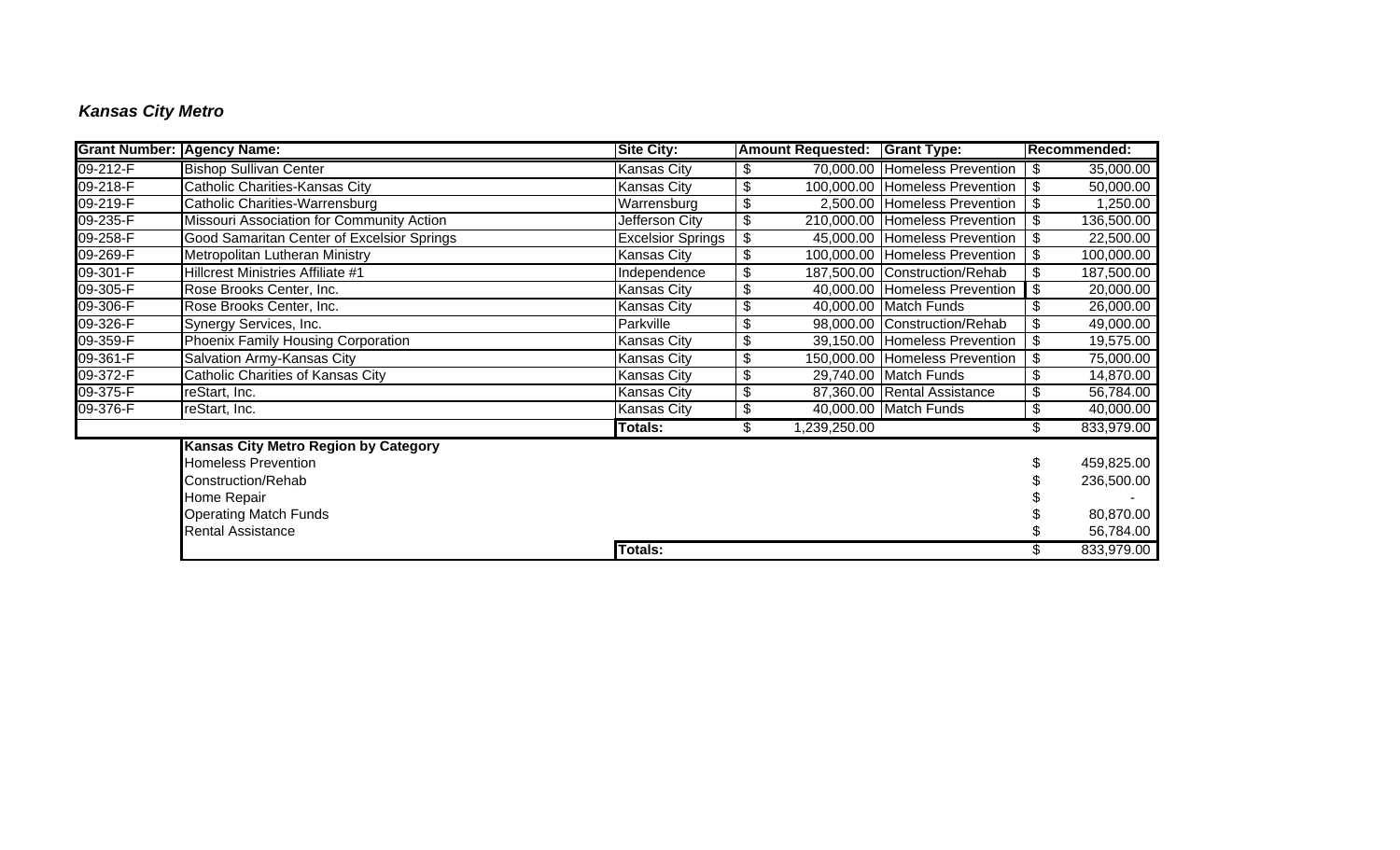#### *North*

| <b>Grant Number: Agency Name:</b> |                                                 | <b>Site City:</b> | <b>Amount Requested: Grant Type:</b> |            |                                  | Recommended: |            |
|-----------------------------------|-------------------------------------------------|-------------------|--------------------------------------|------------|----------------------------------|--------------|------------|
| 09-216-F                          | Douglass Community Services, Inc.               | Hannibal          |                                      |            | 120,000.00 Homeless Prevention   | \$           | 60,000.00  |
| 09-220-F                          | Catholic Charities-St. Joseph                   | St. Joseph        | \$                                   |            | 49,500.00 Homeless Prevention    | \$           | 24,750.00  |
| 09-235-F                          | Missouri Association for Community Action       | Jefferson City    | \$                                   |            | 80,000.00 Homeless Prevention    | \$           | 52,000.00  |
| 09-266-F                          | Comprehensive Human Services, Inc.              | Columbia          | \$                                   |            | 700.00 Homeless Prevention<br>\$ |              | 350.00     |
| 09-313-F                          | Salvation Army-Midland Division                 | St. Louis         | \$                                   |            | 61,000.00 Homeless Prevention    | \$           | 30,500.00  |
| 09-326-F                          | Synergy Services, Inc.                          | Parkville         | \$                                   |            | 2,000.00 Construction/Rehab      | \$           | 1,600.00   |
| 09-343-F                          | <b>Community Missions Corporation</b>           | St. Joseph        | \$                                   |            | 30,000.00 Match Funds            | \$           | 30,000.00  |
| 09-344-F                          | <b>Community Missions Corporation</b>           | St. Joseph        | \$                                   |            | 57,601.00 Match Funds            | \$           | 37,441.00  |
| 09-346-F                          | Interfaith Community Services, Inc. (InterServ) | St. Joseph        | \$                                   |            | 49,000.00 Homeless Prevention    | \$           | 24,500.00  |
| 09-355-F                          | <b>Burrell Behavioral Health</b>                | Springfield       | \$                                   |            | 18,000.00 Construction/Rehab     | \$           | 11,700.00  |
| 09-359-F                          | Phoenix Family Housing Corporation              | Kansas City       | \$                                   |            | 900.00 Homeless Prevention       | \$           | 450.00     |
| 09-372-F                          | Catholic Charities of Kansas City               | Kansas City       | \$                                   |            | 72,812.00 Match Funds            | \$           | 36,406.00  |
|                                   |                                                 | Totals:           | \$                                   | 541,513.00 |                                  | \$           | 309,697.00 |
|                                   | <b>North Region by Category</b>                 |                   |                                      |            |                                  |              |            |
|                                   | Homeless Prevention                             |                   |                                      |            |                                  |              | 192,550.00 |
|                                   | Construction/Rehab                              |                   |                                      |            |                                  |              | 13,300.00  |
|                                   | Home Repair                                     |                   |                                      |            |                                  |              |            |
|                                   | <b>Operating Match Funds</b>                    |                   |                                      |            |                                  |              | 103,847.00 |
|                                   | <b>Rental Assistance</b>                        |                   |                                      |            |                                  |              |            |
|                                   |                                                 | Totals:           |                                      |            |                                  |              | 309,697.00 |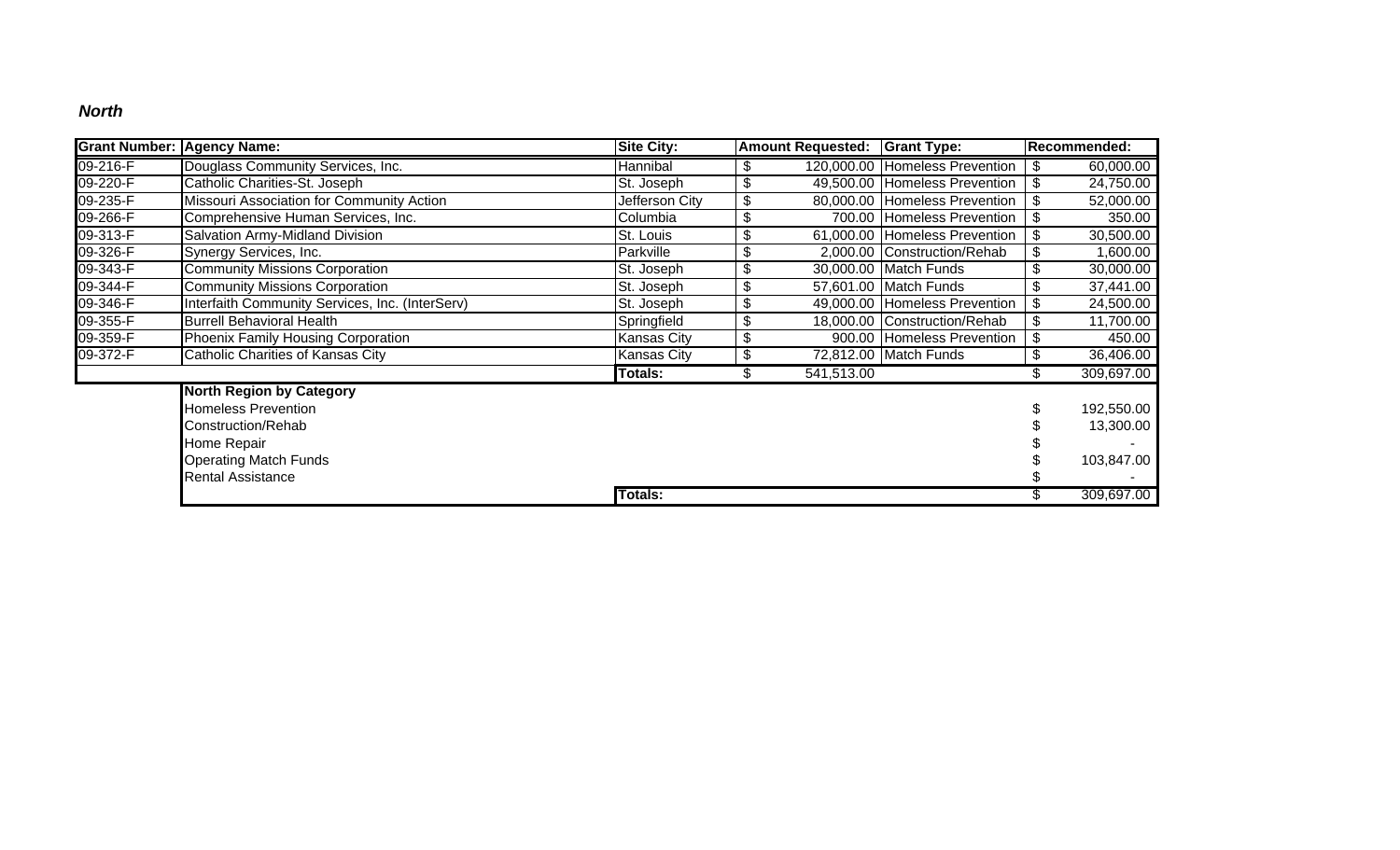### *South*

| <b>Grant Number: Agency Name:</b> |                                                     | <b>Site City:</b>      |                                           | <b>Amount Requested:   Grant Type:</b> |                                | Recommended:     |
|-----------------------------------|-----------------------------------------------------|------------------------|-------------------------------------------|----------------------------------------|--------------------------------|------------------|
| 09-201-F                          | Economic Security Corporation of SW area            | Joplin                 | \$                                        |                                        | 38,500.00 Homeless Prevention  | \$<br>30,800.00  |
| 09-202-F                          | Economic Security Corporation of SW area            | Joplin                 | \$                                        |                                        | 18,817.00 Match Funds          | \$<br>12,231.00  |
| 09-213-F                          | Harry S Truman Community Development Corporation    | Webb City              | \$                                        |                                        | 225,000.00 Home Repair         | \$<br>112,500.00 |
| 09-227-F                          | <b>Texas County Food Pantry</b>                     | Houston                | \$                                        |                                        | 100,000.00 Homeless Prevention | \$<br>50,000.00  |
| 09-235-F                          | Missouri Association for Community Action           | Jefferson City         | \$                                        |                                        | 220,000.00 Homeless Prevention | \$<br>143,000.00 |
| 09-240-F                          | West Central Missouri Community Action Agency       | <b>Appleton City</b>   | \$                                        |                                        | 30,240.00 Home Repair          | \$<br>15,120.00  |
| 09-247-F                          | South Central Missouri Community Action Agency      | Winona                 | \$                                        |                                        | 100,000.00 Home Repair         | \$<br>50,000.00  |
| 09-251-F                          | Council of Churches of the Ozarks                   | Springfield            | \$                                        |                                        | 50,000.00 Home Repair          | \$<br>25,000.00  |
| 09-252-F                          | Christian Associates of Table Rock Lake             | <b>Kimberling City</b> | $\, \, \raisebox{12pt}{$\scriptstyle \$}$ |                                        | 80,000.00 Match Funds          | \$<br>40,000.00  |
| 09-253-F                          | Christian Associates of Table Rock Lake             | <b>Kimberling City</b> | \$                                        |                                        | 114,000.00 Homeless Prevention | \$<br>70,000.00  |
| 09-254-F                          | <b>Christian Associates of Table Rock Lake</b>      | <b>Kimberling City</b> | \$                                        |                                        | 48,000.00 Rental Assistance    | \$<br>24,000.00  |
| 09-255-F                          | <b>Christian Associates of Table Rock Lake</b>      | <b>Kimberling City</b> | \$                                        |                                        | 200,000.00 Construction/Rehab  | \$<br>160,000.00 |
| 09-279-F                          | United Gospel Rescue Mission, Inc.                  | Poplar Bluff           | $\overline{\mathcal{G}}$                  |                                        | 25,000.00 Homeless Prevention  | \$<br>12,500.00  |
| 09-290-F                          | The Kitchen, Inc.                                   | Springfield            | \$                                        |                                        | 50,000.00 Homeless Prevention  | \$<br>25,000.00  |
| 09-294-F                          | Delta Area Economic Opportunity Corporation (DAEOC) | Portageville           | $\overline{\mathbf{e}}$                   |                                        | 14,740.00 Homeless Prevention  | \$<br>7,370.00   |
| 09-307-F                          | Delta Area Economic Opportunity Corporation (DAEOC) | Portageville           | \$                                        |                                        | 58,829.00 Match Funds          | \$<br>58,829.00  |
| $09-319-F$                        | Church Army Branson                                 | <b>Branson</b>         | \$                                        |                                        | 99,281.00 Rental Assistance    | \$<br>49,641.00  |
|                                   |                                                     | <b>Totals:</b>         | \$                                        | 1,472,407.00                           |                                | \$<br>885,991.00 |
|                                   | <b>South Region by Category</b>                     |                        |                                           |                                        |                                |                  |
|                                   | <b>Homeless Prevention</b>                          |                        |                                           |                                        |                                | 338,670.00       |
|                                   | Construction/Rehab                                  |                        |                                           |                                        |                                | 160,000.00       |
|                                   | Home Repair                                         |                        |                                           |                                        |                                | 202,620.00       |
|                                   | <b>Operating Match Funds</b>                        |                        |                                           |                                        |                                | 111,060.00       |
|                                   | <b>Rental Assistance</b>                            |                        |                                           |                                        |                                | 73,641.00        |
|                                   |                                                     | <b>Totals:</b>         |                                           |                                        |                                | 885,991.00       |